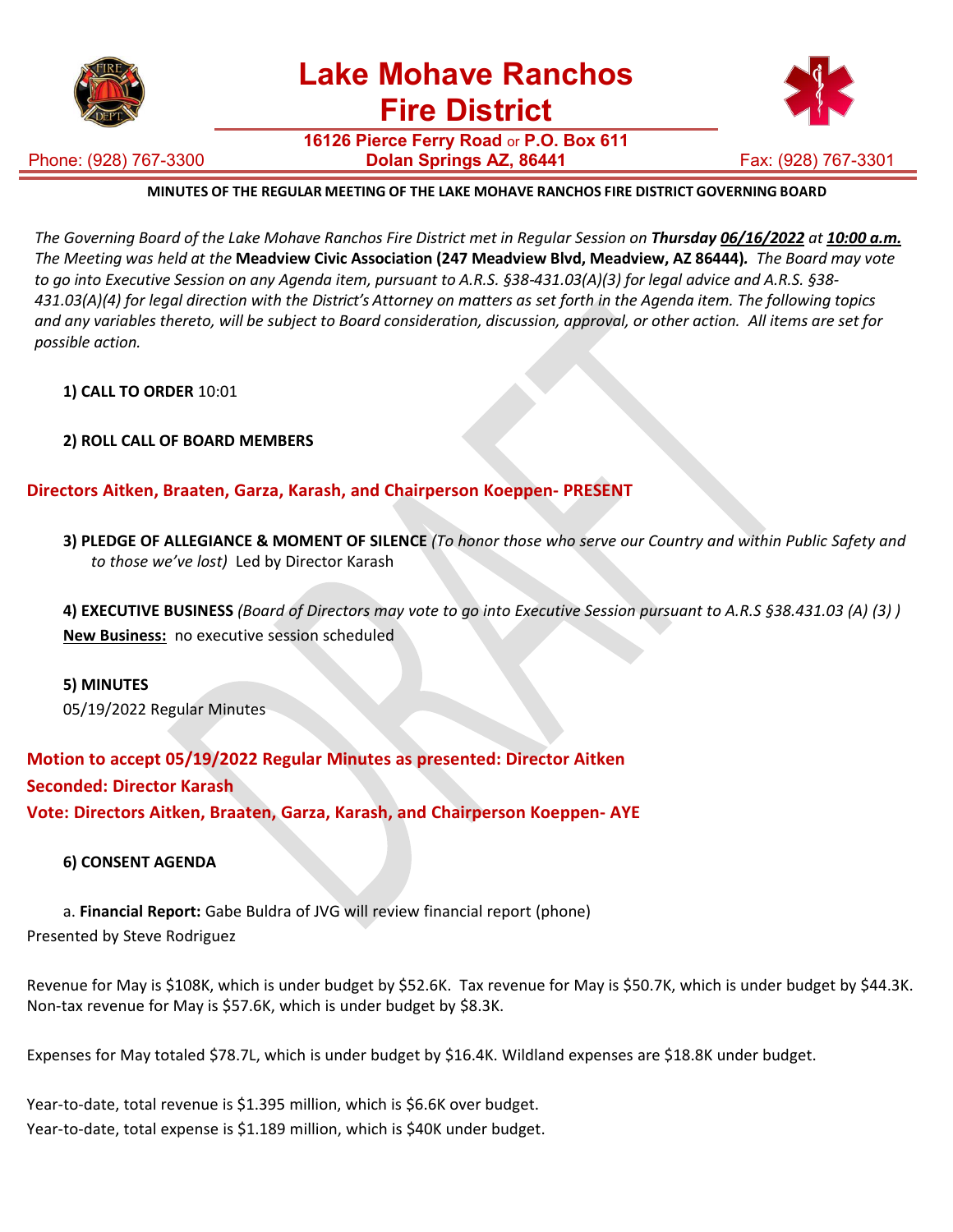**b. Chief Report:** Fire Chief Tim Bonnee will review chief's report

# **Run Report:**

**AMR Transports:** 0 **Med Calls:** 102 **Dolan Transports:**79 **Dolan Refusals:** 4 **Dolan Public Assists:** 4 **Fire Calls:** 21 **Mutual Aid Calls:** 0 **HWY 93 Calls:** 24 **Meadview Calls:** 12 **Meadview Transports:** 10 **Meadview Refusals:** 2 **Meadview Public Assists:** 0 **Meadview Coverage Days:** 15

**Meetings/Conferences/Trainings:** Run review was on 05/10/2022

### **District Properties:**

Nothing to report.

# **District Vehicles:**

- R-435 needed maintenance done to pass inspection for Wildland use. The parts were ordered online and installed by the Fire Chief to save on costs.
- The blue ambulance has returned from the shop, where they installed new injectors and glow plugs.
- Projects in the Works:
- Surplus equipment has been put up for auction, including all old SCBA gear, the water tanker at station 43, and the spare utility ambulance.
- Results for the two AFG grants have not come in yet.
- Using the fire training donation, one of the paramedics is now halfway through the fire academy and will be going to Texas in September for hands-on training.
- A tender has been sent to the Pipeline fire in Flagstaff and an ambulance is atthe Midnight Fire in New Mexico.
- The invoice for the Calf Canyon fire was accepted for \$33.4K.
- The LMRFD volunteer application is being revised for clarity.

Fire Chief Bonnee told the Board that Emergency Medical Responders (EMRs) are now permitted to transport patients to our base hospital. They must be nationally certified and must have a paramedic or EMT present in the vehicle. They must pass an agility test, drug test, and obtain a physical. They will not be permitted to perform patient assessments.

The closest places to get EMR certified are in either Vegas or Phoenix.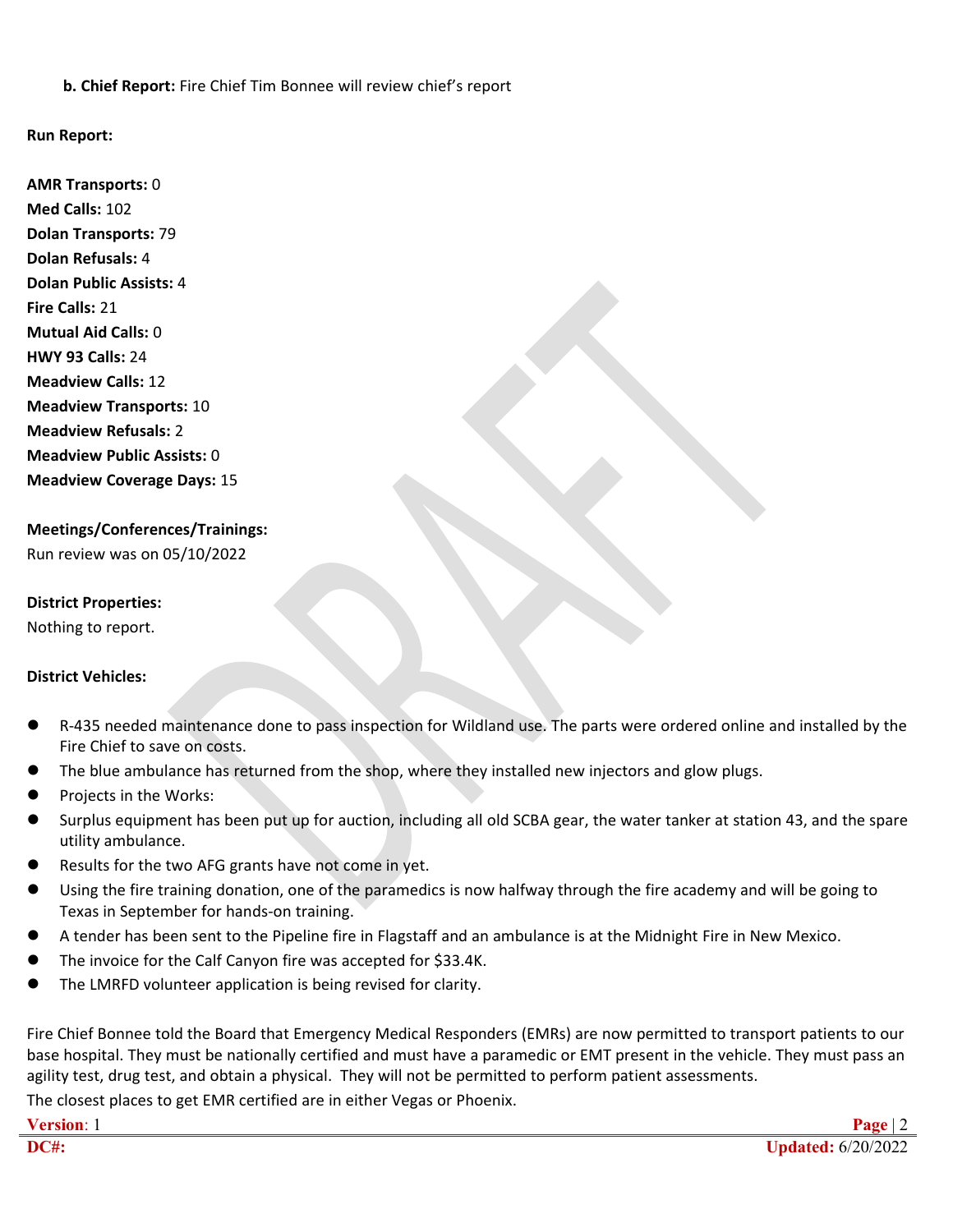Bonnee also said that all air ambulances are changing their billing. If insurance doesn't cover a flight, a patient will no longer be billed.

**c. Admin report:** no admin report scheduled

## **7) REGULAR SESSION**

#### **New Business:**

**a. Discussion and possible action:** Public hearing on the LMRFD 2023 budget. (Will need board motion to open and close the hearing.) (Chief Bonnee)

Public meeting was opened at 10:13 am. No public was present to make a comment.

**Motion to close hearing: Director Aitken Seconded: Garza Vote: Directors Aitken, Braaten, Garza, Karash, and Chairperson Koeppen- AYE**

b. **Discussion and possible action:** Final Adoption of the LMRFD 20203 budget. (Chief Bonnee)

Presented by Steven Rodriguez.

No revisions had been made that would increase the budget. The most pertinent revision was to the assessed value of the District. The prior number of \$19.7 million given to us by Mohave county was only preliminary, and the final number sits at \$20.4 million.

# **Motion to approve the final adoption of the 2022/2023 fiscal year budget: Director Aitken Seconded: Director Garza Vote: Directors Aitken, Braaten, Garza, Karash, and Chairperson Koeppen- AYE**

c. **Discussion and possible action:** Annual Pension Funding Policy approval. (Chief Bonnee)

The pension policy is adjusted every year and requires approval. It currently takes up 8.2% of the total budget. At this rate, it should be paid off by 2048.

The Board had previously assigned any monies from Proposition 207 to be funneled into PSPRS in order to pay it off more quickly. Any other adjustments will be made as the District's financial situation allows.

# **Motion to approve the Annual Pension Funding Policy- Director Aitken Seconded: Director Karash Vote: Directors Aitken, Braaten, Garza, Karash, and Chairperson Koeppen- AYE**

d. **Discussion and possible action:** Fuel storage and supply system installation at Station 41 (Director Aitken)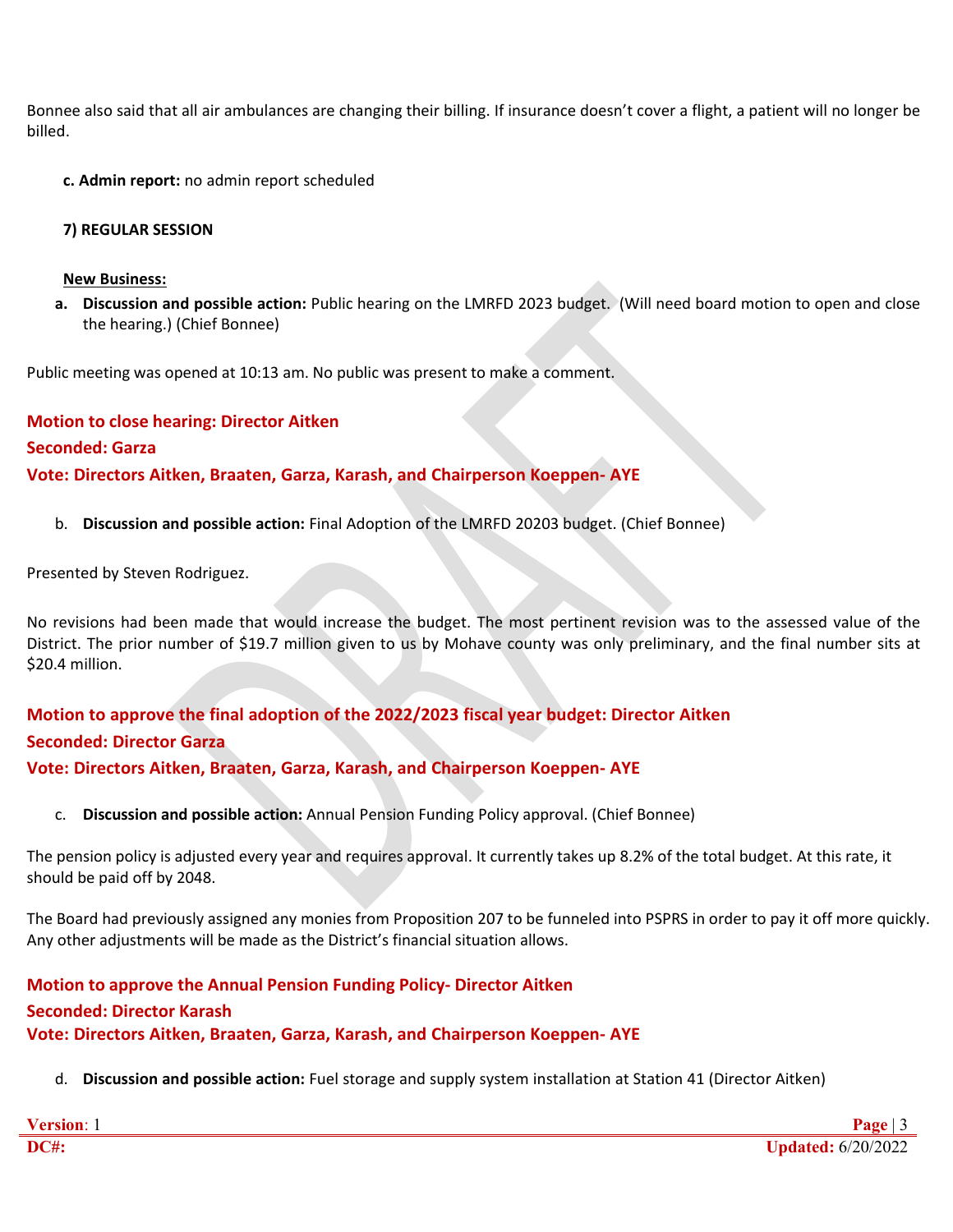The electrician for the fuel system visited the site that morning and will have a quote for the District by Monday. The quote for the six-foot fence and posts is around \$7.7K

Permitting is the only hurdle that remains. The District has been unable to reach the person responsible at the Mohave County office despite attempting to reach her repeatedly over the past few weeks. The Fire Chief or an admin may need to visit the office in person to get the permits.

Nothing will be paid for until the permits are in place and the District is ready to begin installation.

Director Braaten asked if it would be possible to install a second tank to fuel the vehicles of volunteers. The Fire Chief said that yes, the system will easily allow the addition of up to three more tanks at any time. No other permits will be needed, either.

8) CALL to the PUBLIC. (The Fire District Board is not permitted to discuss or take action on any item(s) that are not on the Agenda that are raised in the call to the public. However, individual Board Members may be permitted to respond to criticism directed to them. Otherwise, the Board may direct that staff review the matter or that the matter be placed on a future agenda. The Fire District Board cannot discuss or take legal action on any issue raised during the Call to the *Public due to restriction of the Opening Meeting Law).*

No public present.

#### **9) CONSIDERATION OF FUTURE AGENDA ITEMS.**

Specified tabled items will move to following month's Regular Meeting, unless noted otherwise and/or pending additional information.

More explanation of the interest and other fees for PSPRS. (Braaten) Fuel stipend for personnel and their personal vehicles. (Bonnee) Change order of agenda for financial for efficiency Change Dolan Springs meeting to Wednesdays so it stays at 10am (Aitken)

*10)* **NEXT REGULAR BOARD MEETING DATE & LOCATION.** (Subject to change, notice/announcement will be posted via District Website, if any changes occur.) **07/21/2022 at 1:00 pm.** at the *Dolan Springs Chamber of Commerce (16154 Pierce Ferry Rd Dolan Springs, AZ).*

**Motion to close meeting at 10:56 am: Director Braaten Seconded: Director Garza Vote: Directors Aitken, Braaten, Garza, Karash, and Chairperson Koeppen- AYE**

| MINUTES prepared by Jen Gardner      | Date: 06/19/2022 |         |
|--------------------------------------|------------------|---------|
| MINUTES signed/posted by Jen Gardner | Date: 06/20/2022 | 7:30 am |

Pursuant to the Americans with Disabilities Act (ADA), the Lake Mohave Ranchos Fire District endeavors to ensure accessibility of all its programs, facilities, and services to all persons with disabilities. If any disabled person needs an accommodation, please notify the Lake Mohave Ranchos Fire District at: (928) 767-3300, prior to the *scheduled meeting time.*

**LMRFD Official Posting Locations:**